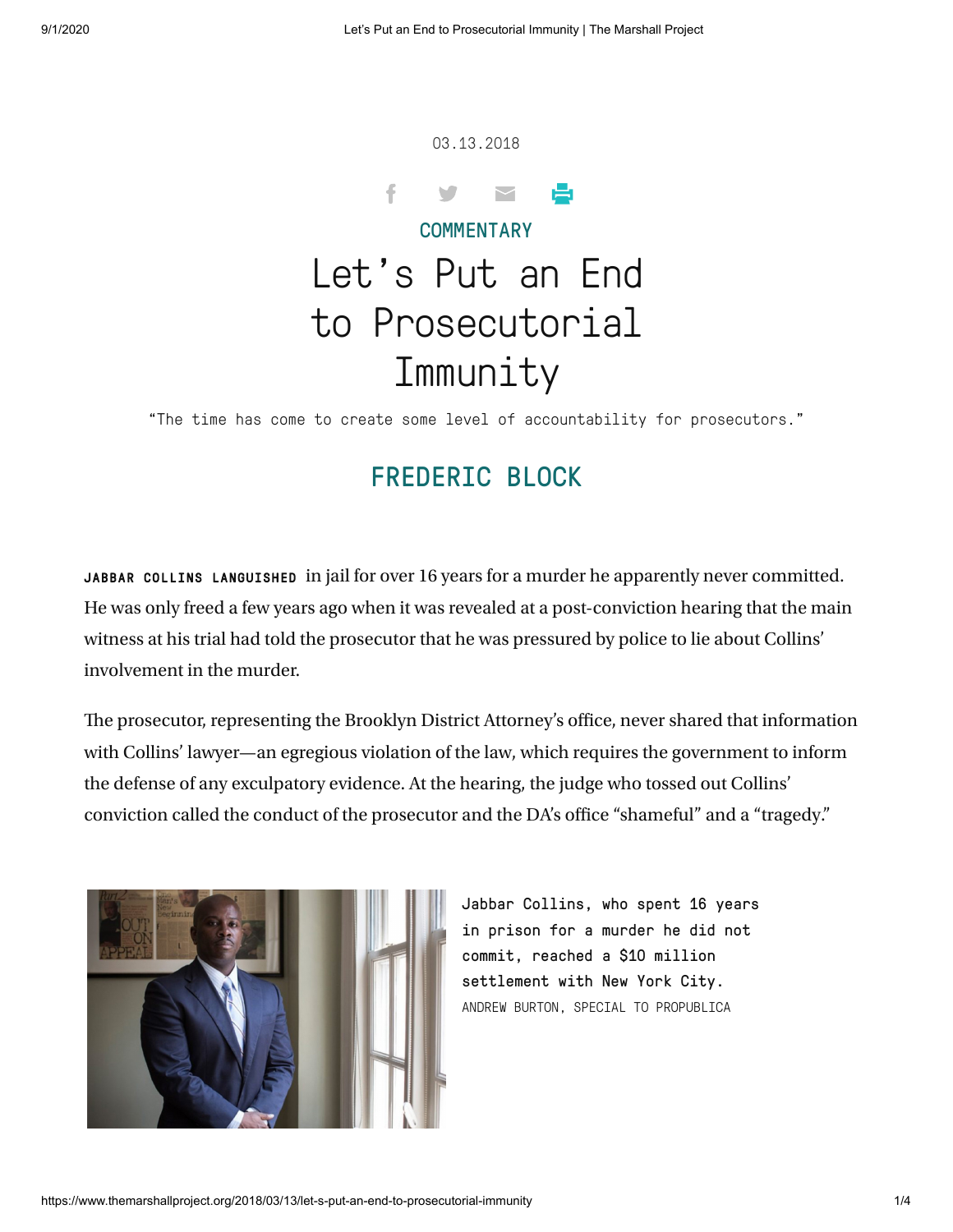I have been a federal district judge for the past 23 years sitting in the Brooklyn Federal Courthouse. I have sentenced murderers, rapists, gangsters, drug lords, stock cheats, and just about every other type of criminal, but they were all clearly guilty of their crimes and I was able to sleep at night knowing that they deserved to be sitting in jail—some for the rest of their lives. I do lose sleep, however, over the Collins case and the rash of wrongful convictions that are continuing to be uncovered to this date in Brooklyn.

The Collins case turned out to be the tip of the iceberg. Soon many other wrongful convictions, orchestrated by other Brooklyn prosecutors, began to surface. It became a huge scandal and a black mark against the criminal justice system in Brooklyn. It also animated a crusading civil rights lawyer named Ken Thompson to campaign against and defeat a 20-plus-year incumbent, making Thompson the first African-American district attorney in Brooklyn's history.

When Thompson took over a few years ago, he appointed a blue-ribbon committee to investigate all the alleged wrongful convictions the DA's office had obtained throughout the years. So far, over 20 cases have been unearthed—almost all against poor African Americans.Many others are still being investigated. The phony cases have run the gamut from prosecutors not turning over exculpatory evidence (as in Collins' case), to using false testimony from the same supposed eyewitness in at least three unrelated cases.

After Collins was released, he brought a civil case seeking monetary damages against his prosecutor, the district attorney, and the City of New York. I was the judge who drew that case. I held that the City could be held liable for its misdeeds but I had to dismiss the case against the prosecutor and district attorney on the grounds of prosecutorial immunity. In my decision, I quoted the binding circuit court precedent I was duty-bound to follow.

According to *Taylor v. Kavanagh*, based upon Supreme Court law, "The falsification of evidence and the coercion of witnesses...have been held to be prosecutorial activities for which absolute immunity applies. Similarly, because a prosecutor is acting as an advocate in a judicial proceeding, the solicitation and subornation of perjured testimony, the withholding of evidence, or the introduction of illegally-seized evidence at trial does not create liability in damages."

The law goes on to say that the rationale for this approach is "sound, for these protected activities, while deplorable, involve decisions of judgment affecting the course of a prosecution."

I question the soundness of this rationale, however. The "solicitation and subornation of perjured testimony, the withholding of evidence, or the introduction of illegally-seized evidence at trial" are not "decisions of judgment;" they are truly "deplorable" intentional acts—the antithesis of the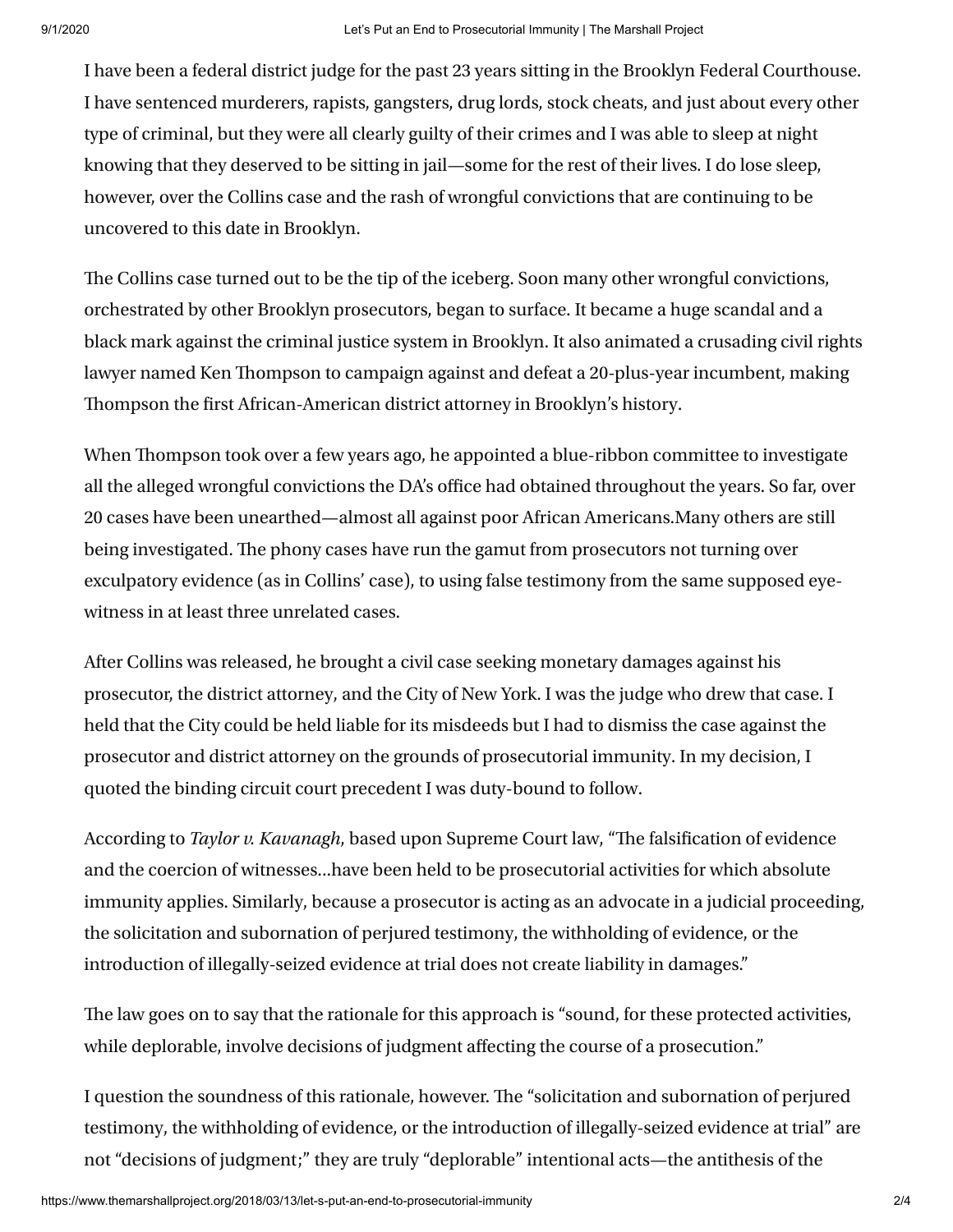exercise of judgment. Professional prosecutors, charged with the awesome responsibility of faithfully applying the law to guard against innocent people being convicted of crimes they did not commit, should be held accountable for such conduct.

Because of the present status of the law, the prosecutors responsible for the wrongful convictions have neither been held criminally nor civilly responsible for their shameful conduct. Also troubling, taxpayers have had to foot the bill for millions of dollars in settlements from New York City and the State of New York, which are on the hook for the prosecutors' misdeeds, and more are undoubtedly in the hopper. Collins settled his case for \$13 million. Ron Kuby, the civil rights lawyer who represented a number of the wrongfully convicted in Brooklyn, recently told me that he believes the government has so far paid out between \$300 million and \$400 million.

And the problem of wrongful convictions is not endemic to Brooklyn. For example, just a few years ago Senator Ted Stevens' conviction was overturned because of egregious behavior by two overzealous prosecutors for the Justice Department. And there have been many recently reported in other parts of the country.

It seems to me that the time has come to create some level of accountability for prosecutors.

First, the cloak of absolute immunity should judicially or legislatively be lifted. Police officers do not have it and they are held accountable in courts of law for their egregious behavior. We wisely do not give our law enforcement officers, or even the President, carte blanche to do as they please; bad prosecutors should similarly be accountable.

Second, steps can be taken by the legal establishment to punish such behavior. All prosecutors are lawyers and their licenses to practice law require them to abide by legally prescribed canons of ethics enforceable by the bar and the courts. Admirably, just a few months ago, the Indiana Supreme Court suspended the chief deputy prosecutor of LaPorte County, Indiana from the practice of law for a minimum of four years with no automatic right of reinstatement for eavesdropping on an attorney-client conversation. As in Collins' case, the court described this conduct as "deplorable." Other states should follow this lead.

Third, prosecutors who intentionally withhold exculpatory evidence resulting in a wrongful conviction should be prosecuted for obstruction of justice. The good ones need not be concerned, but the bad "deplorable" ones should know that there might be civil, and even criminal, consequences for misconduct.